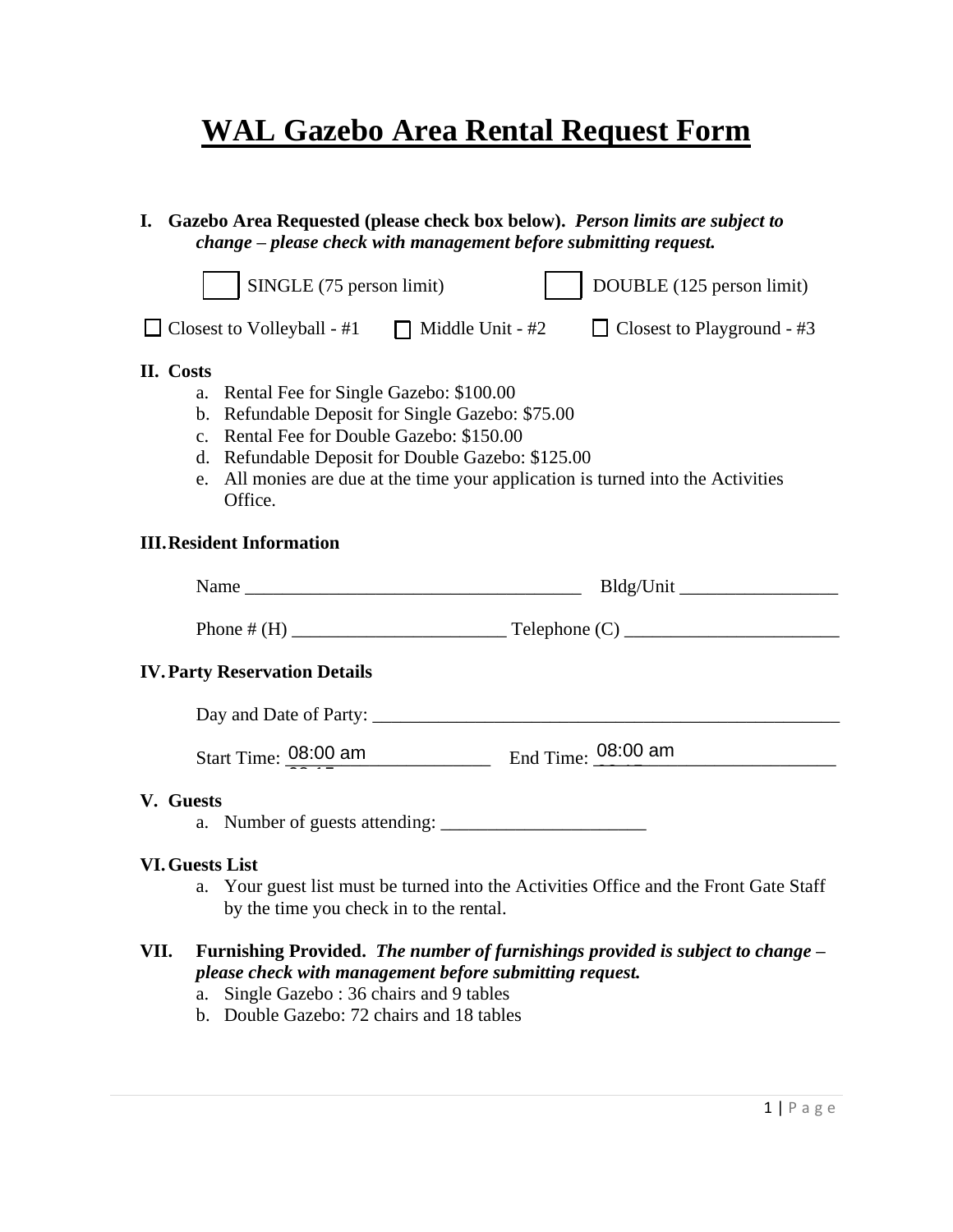#### **Additional Furnishings (if permitted)**

|    | c. $\#$ of Tables<br><u> 1990 - Johann Stein, mars an de Francisco (f. 19</u> |                                                                                  |
|----|-------------------------------------------------------------------------------|----------------------------------------------------------------------------------|
|    |                                                                               |                                                                                  |
|    |                                                                               | e. Chairs in sets of 8 (after first 16) $\qquad \qquad \textcircled{g}$ \$2.50 = |
| f. | <b>Total Cost</b>                                                             |                                                                                  |

### **VIII. Certification**

a. I plan to use the gazebo for the purpose of private entertaining and not for commercial purposes on the above stated date. Upon acceptance of the gazebo, I agree (i) to abide by all rules and regulations regarding such use; (ii) to ensure that no alcoholic beverages are consumed by, or in possession of, persons under the age fixed by the laws of the State of Virginia; (iii) to comply with all other conditions established in writing by the Association, including the COVID-19 Addendum to this Rental Request Form; and that (iv) I will bear full responsibility for the conduct and actions of my guests. I further understand that reimbursement for any and all damages or unusual cleanup expenses may be deducted from my deposit. If the deposit is inadequate for any reason, then I will reimburse the Association for the balance due.

### **IX.Deposit**

a. I acknowledge that all or a portion of the security deposit may be retained by the Association if a violation of Administrative Resolution No. 6 or any other Association rule or regulation occurs. I understand that if the Association retains a portion of the deposit for a rule violation that I am entitled to a hearing before the Board of Directors and to be represented by counsel at any such hearing. If no damages occur and/or no violation occurs, the security deposit can be picked up from the Activities Office during its regular hours.

|                  |        |        | <b>Date</b>                           |        |        |
|------------------|--------|--------|---------------------------------------|--------|--------|
|                  |        |        | <b>OFFICE USE ONLY</b>                |        |        |
| All Fees Current | (Date) | (Intl) | Notify of Denial<br>Deposit Collected | (Date) | (Intl) |
|                  | (Date) | (Int)  | <b>Rental Fee Collected</b>           | (Date) | (Intl) |
|                  | (Date) | (Intl) |                                       | (Date) | (Int)  |